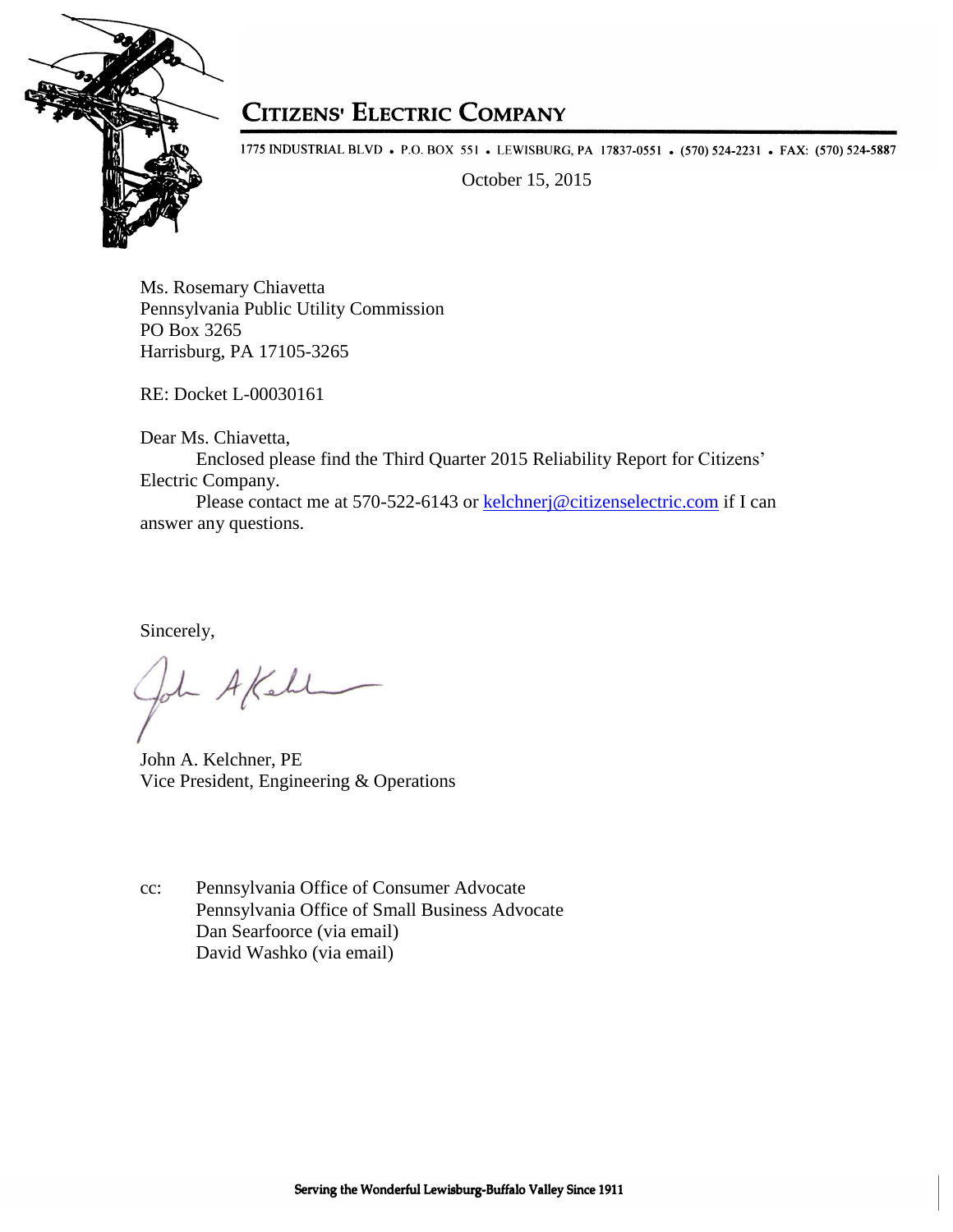Citizens' Electric Company Quarterly Service Reliability Report Third Quarter, 2015 Prepared by John A. Kelchner, PE Vice President of Engineering & Operations 570-522-6143 [kelchnerj@citizenselectric.com](mailto:kelchnerj@citizenselectric.com) October 15, 2015

**§ 57.195(e)(1) - A description of each major event that occurred during the preceding quarter, including the time and duration of the event, the number of customers affected, the cause of the event and any modified procedures adopted in order to avoid or minimize the impact of similar events in the future.**

| Date           | <b>Time First</b> | <b>Duration</b> | # of             | Cause                                                                                                                                                                                                                                                                                                                                                                                                                                                                                                                   |
|----------------|-------------------|-----------------|------------------|-------------------------------------------------------------------------------------------------------------------------------------------------------------------------------------------------------------------------------------------------------------------------------------------------------------------------------------------------------------------------------------------------------------------------------------------------------------------------------------------------------------------------|
|                | Call              | of Event        | <b>Customers</b> |                                                                                                                                                                                                                                                                                                                                                                                                                                                                                                                         |
|                | Received          | (Minutes)       | Affected         |                                                                                                                                                                                                                                                                                                                                                                                                                                                                                                                         |
| 9/17/2015<br>ж | $1:24$ PM         | 37              | 1,387            | Three fiberglass brackets failed on adjacent poles,<br>causing attached overhead primary wire<br>to fall to the ground. This resulted in a circuit<br>lockout at the substation, interrupting 1,387<br>customers, occurring during calm weather.<br>Although no witnesses came forward,<br>it is apparent this outage was caused by farm<br>equipment working in the area at the<br>time of the outage that snagged a phone line<br>attached to these poles, causing a sudden shock<br>mechanical load on the brackets. |

\*Pending approval as of 10/15/15.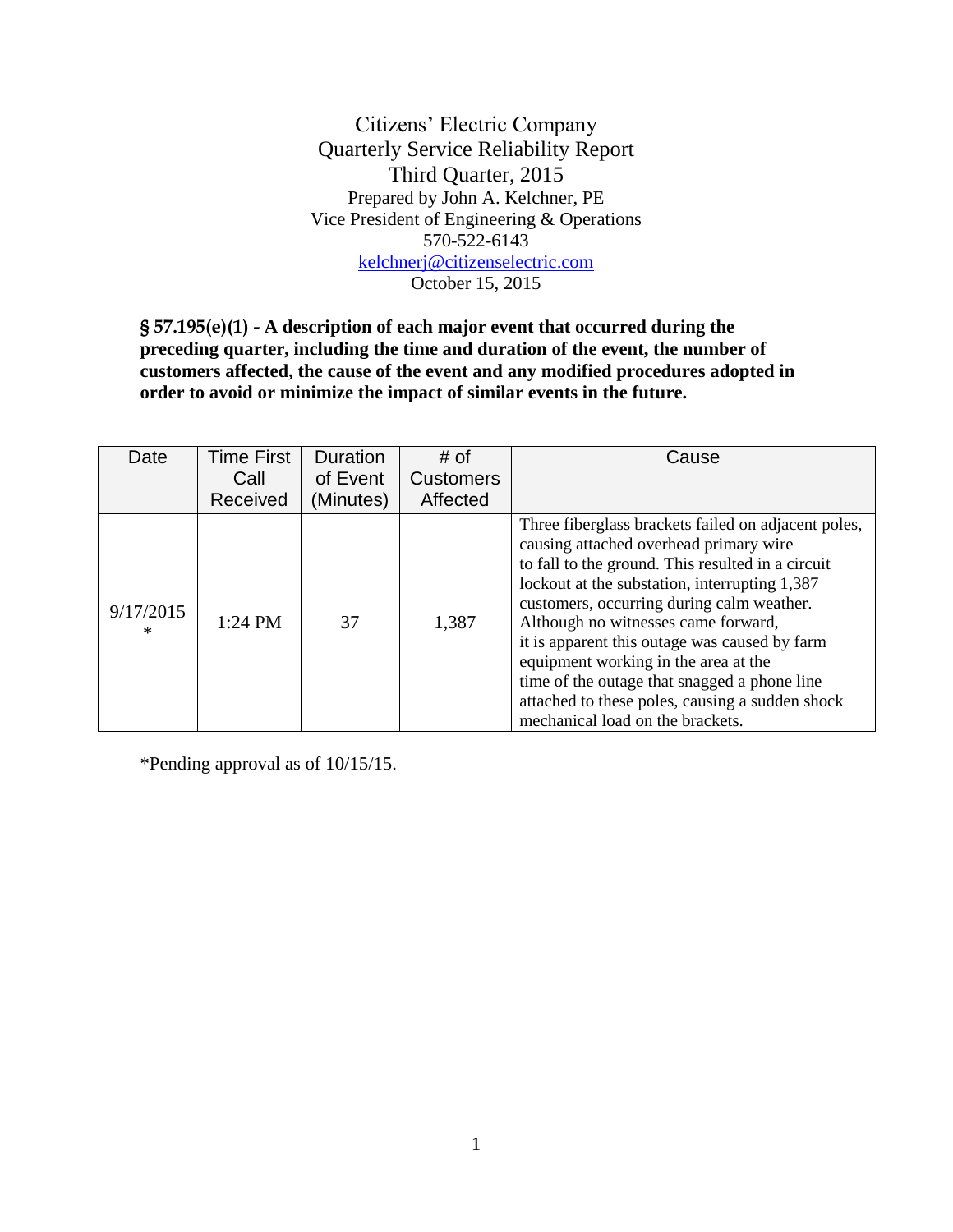**§ 57.195(e)(2) - Rolling 12-month reliability index values (SAIFI, CAIDI, SAIDI, and if available, MAIFI) for the EDC's service territory for the preceding quarter. The report shall include the data used in calculating the indices, namely the average number of customers served, the number of sustained customer interruptions, the number of customers affected, and the customer minutes of interruption. If MAIFI values are provided, the report shall also include the number of customer momentary interruptions.**

|              | Rolling 12-Month  |  |
|--------------|-------------------|--|
| Index        | Value for Quarter |  |
| <b>SAIFI</b> | 0.25              |  |
| <b>SAIDI</b> | 20                |  |
| CAIDI        | 78                |  |

| Total # of              | # of Interruptions | # of Customers | Customer Minutes |
|-------------------------|--------------------|----------------|------------------|
| <b>Customers Served</b> |                    | Affected       |                  |
| 6,916                   | 39                 | 1,761          | 137,389          |

The following outages were approved for exclusion as Major Events during the preceding 12-month period and are not included in the above calculations:

| Date         | # of Customers<br>Affected | <b>Customer Minutes</b> |  |
|--------------|----------------------------|-------------------------|--|
| 4/20/2015    | 6,892                      | 144.732                 |  |
| 5/12/2015    | 911                        | 101,676                 |  |
| $9/17/2015*$ | 1.387                      | 51,319                  |  |

\*Pending approval